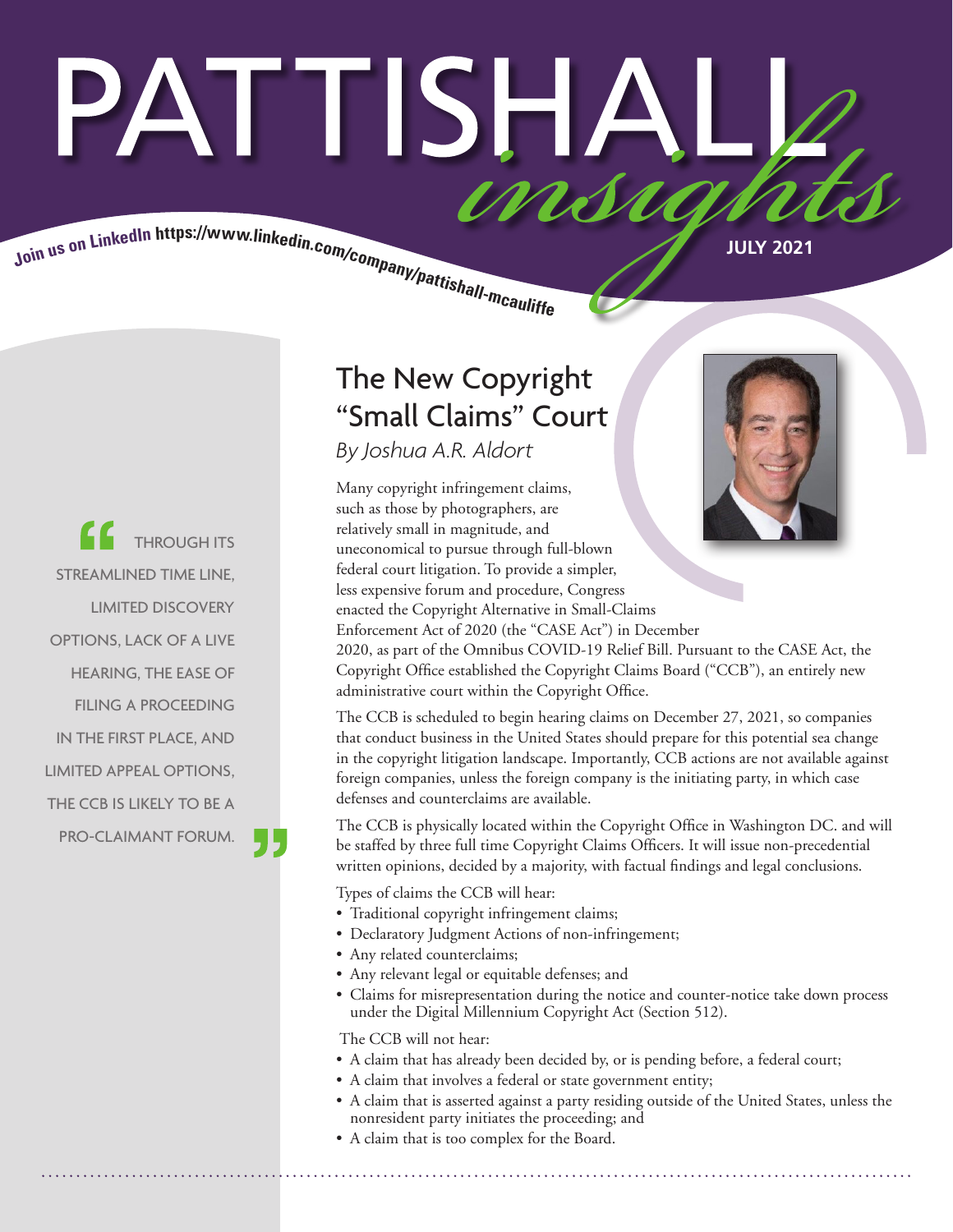Pursuing a copyright claim before the CCB is voluntary, not mandatory. This is designed to avoid conflict with Constitutional provisions, including the role of federal courts, the right to a jury trial, and due process. A properly served respondent has 60 days to affirmatively opt out of the CCB proceeding if it wishes to do so. If the respondent opts out, the Board will dismiss the proceeding without prejudice to the claimant's right to refile its claim in federal court. There is no negative inference if the respondent chooses to opt out of a CCB proceeding.

If the respondent does not opt out, the Board will issue a streamlined scheduling order. Motions to dismiss or for summary judgment, customary in federal court, are not allowed. Discovery is strictly limited to written exchanges and evidence including (1) document production, (2) written interrogatories, (3) requests for admission, and (4) written statements by the parties and non-expert witnesses. Absent a showing of good cause, there will be no depositions, expert discovery or in-person hearings.

### CCB Remedies

The Board has no power to issue injunctions without the respondent's consent. However, it can award up to \$30,000 in damages in each proceeding.

Claimants can elect either actual or statutory damages:

- Actual damages, depending on the evidence, can be awarded up to \$30,000 for a single work; and
- For statutory damages, the CCB will be able to award up to \$15,000 per work.

For infringement claims that involve a previously registered copyright, the claimant is eligible for an award of up to \$15,000 in statutory damages per copyright. For claims based initially on a pending copyright application, statutory damages are halved to \$7,500 per copyright. This highlights an important distinction between the CCB and the federal courts. Whereas a registered copyright is required to file a copyright infringement action in federal court, a pending application is enough to enable filing in the CCB.

In ordinary cases, the parties to CCB proceedings bear their own attorneys' fees and costs. However, in cases of bad faith misconduct, where a party has prosecuted a claim, counterclaim, or defense for a harassing or other improper purpose, or without a reasonable basis in law or fact, the oppressed party can be awarded up to \$5,000 in its attorneys' fees and costs.

### Post-Ruling Options

A party may file a request for reconsideration within 30 days of a final Board decision, but only based on (a) a clear error of law or fact that was material to the outcome, or (b) some technical mistake. If the Board denies reconsideration, the party has 30 days to appeal to the Registrar of Copyrights. The Registrar will review the Board's decision under an "abuse of discretion" standard. If a party is still unsatisfied, it may seek an order from a federal district court vacating, modifying, or correcting the Board's decision. But such an appeal is limited to the rare instances of a ruling resulting from fraud, corruption, misrepresentation, or some other misconduct. Finally, a party can ask a district court to enforce a Board's damages award in the event the losing party refuses to pay.

### CCB is No Safe Haven for Copyright Trolls

Copyright trolling has unfortunately been on the increase, but the CCB has safeguards to prevent it from becoming the trolls' forum of choice. As noted, participation in the CCB is voluntary, so respondents can simply opt out of the proceeding if they wish. Also, CCB monetary recovery caps limit the trolls' potential upside. As noted, bad faith patterns or practices can be remedied with exceptional attorney fee awards. Finally, the CCB has the authority to deal with trolls who repeatedly file frivolous or harassing claims by barring them from bringing claims for up to 12 months.

Through its streamlined time line, limited discovery options, lack of a live hearing, the ease of filing a proceeding in the first place, and limited appeal options, the CCB is likely to be a pro-claimant forum. In some cases, the CCB respondent may prefer to opt out of the CCB. For one thing, the CCB claimant might not even file a more expensive and protracted infringement case in federal court. Furthermore, if the claimant's copyright is not registered yet, it barred from even filing a federal court infringement action.

On the other hand, federal courts have expansive powers to award injunctive relief, and potentially larger amounts in actual or statutory damages and even attorneys' fees. So the relative speed, simplicity, and liability caps of the CCB may be appealing to both parties. In any event, the pros and cons discussed above should be included in the consideration of which way to go in a particular case.  $\blacksquare$